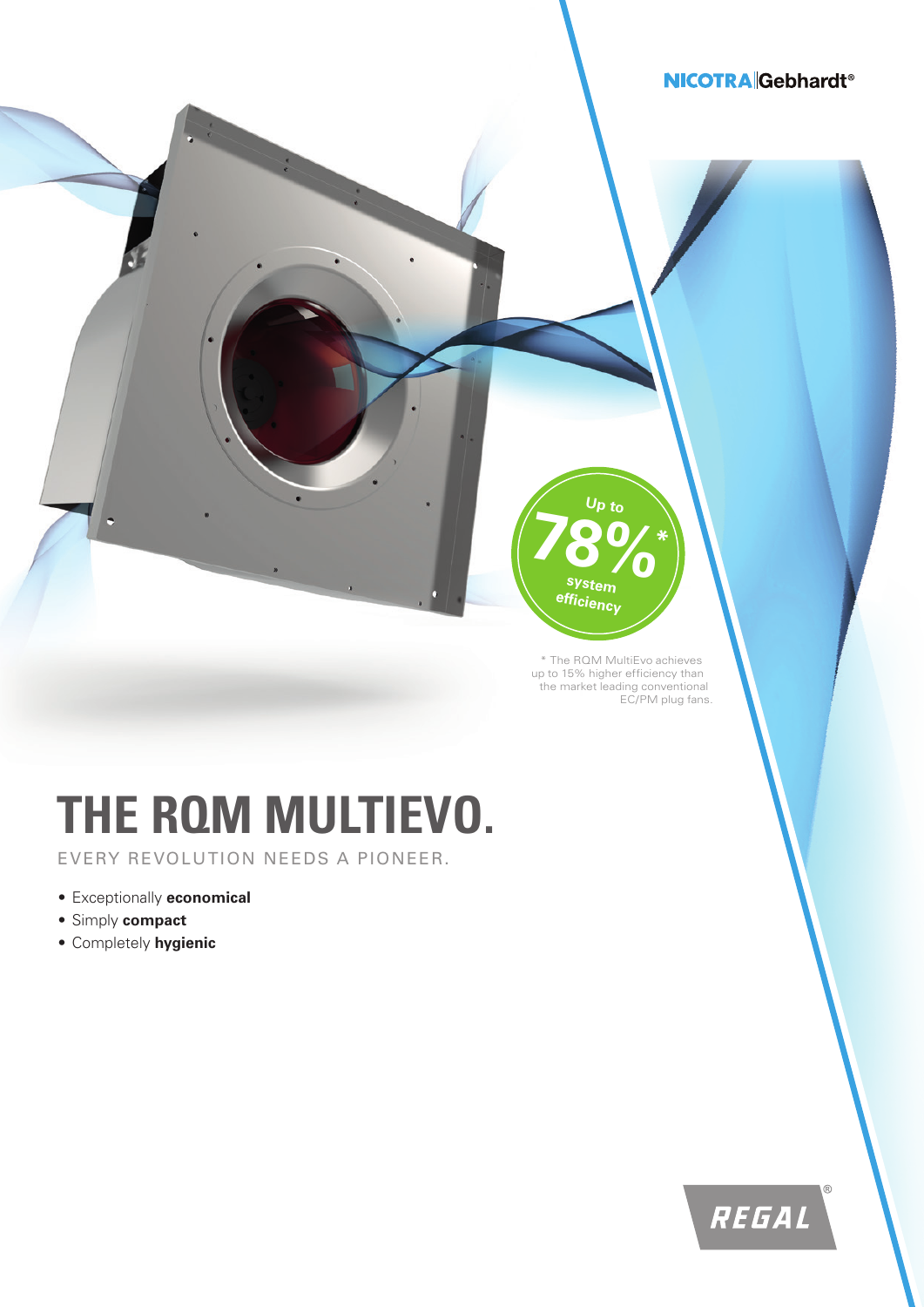# **WHAT IS MULTIEVO?**

MultiEvo technology consists of a multiple discharge integrated scroll providing the highest achievable system efficiency in new technology. The combination of impeller, motor and multiple scroll delivers unparalleled energy efficiency. A hybrid revolution.





## **HYBRID IS THE FUTURE**

The new RQM MultiEvo combines the compact design of plug fans with the benefits of traditional cased fans. In principle, it is a directly driven centrifugal fan with spiral shaped guide vanes. The unique design of the multiple discharge scroll far exceeds the efficiency levels of conventional EC plug fans.

# **FOR CLIMATE CONTROL AND VENTILATION**

The RQM MultiEvo is ideally suited for both new equipment and retrofit and delivers a low lifetime cost.

- Plug and play installation
- Retrofit: Modernize and save

# **APPLICATIONS**

- Air Handling Units
- Data centres, clean rooms, commercial buildings, refurbishment

The RQM MultiEvo is also particularly well suited for creating multiple fan configurations within a common plenum.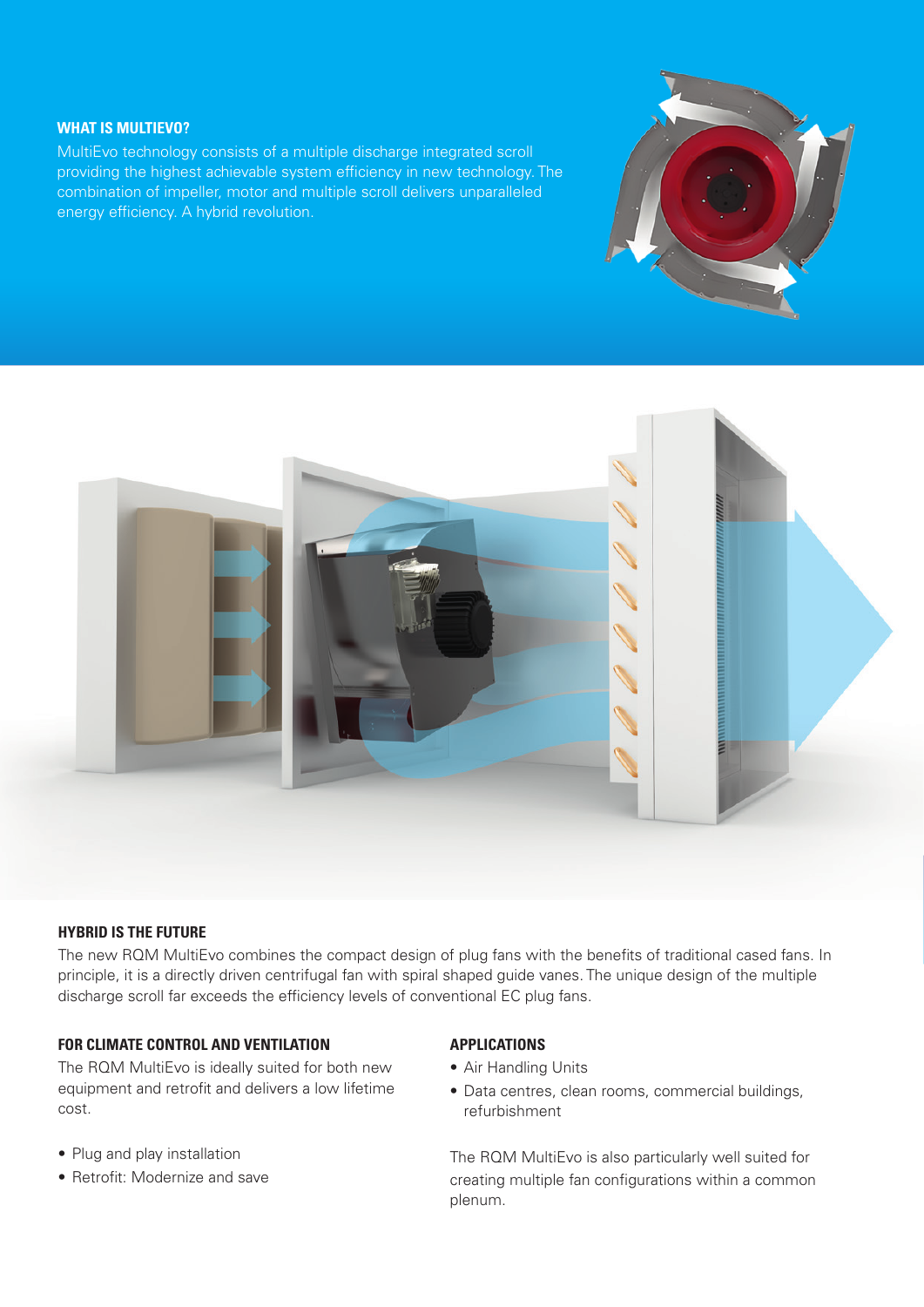### **BENCHMARK – UP TO 78% SYSTEM EFFICIENCY**

The RQM MultiEvo achieves up to 15% higher efficiency than the market leading EC plug fan (RLM-Evo). The measured system efficiency levels reach values of up to 78% (system = fan, motor and drive).

And: Depending upon the duty point, the noise levels of the RQM MultiEvo are up to 4dB lower than conventional EC plug fans.





#### **ADVANTAGES OF THE RQM MULTIEVO**

#### **ECONOMICAL**

The outstanding efficiency levels makes it possible to reach the optimal duty point of a system with a lower motor power rating or even a smaller fan. Just plug in and switch on. Each system solution comes parameterized and ready for operation – including a prior functional test and test run. That saves time and money.

#### **COMPACT**

Horizontal or vertical: Install the RQM MultiEvo with integrated electronics directly to the floor, wall or ceiling without having to install the inverter separately outside of the system. An unshielded power supply cable is required for the connection. The plug and play design keeps installation costs to a minimum, enabling easy maintenance and servicing.

#### **HYGIENIC**

Regular inspections of AHUs require absolute cleanliness. For this reason, when designing the RQM MultiEvo, we have taken care to ensure that the impeller is easy to clean via the guide vanes or the optional opening flaps. It can't be simpler.